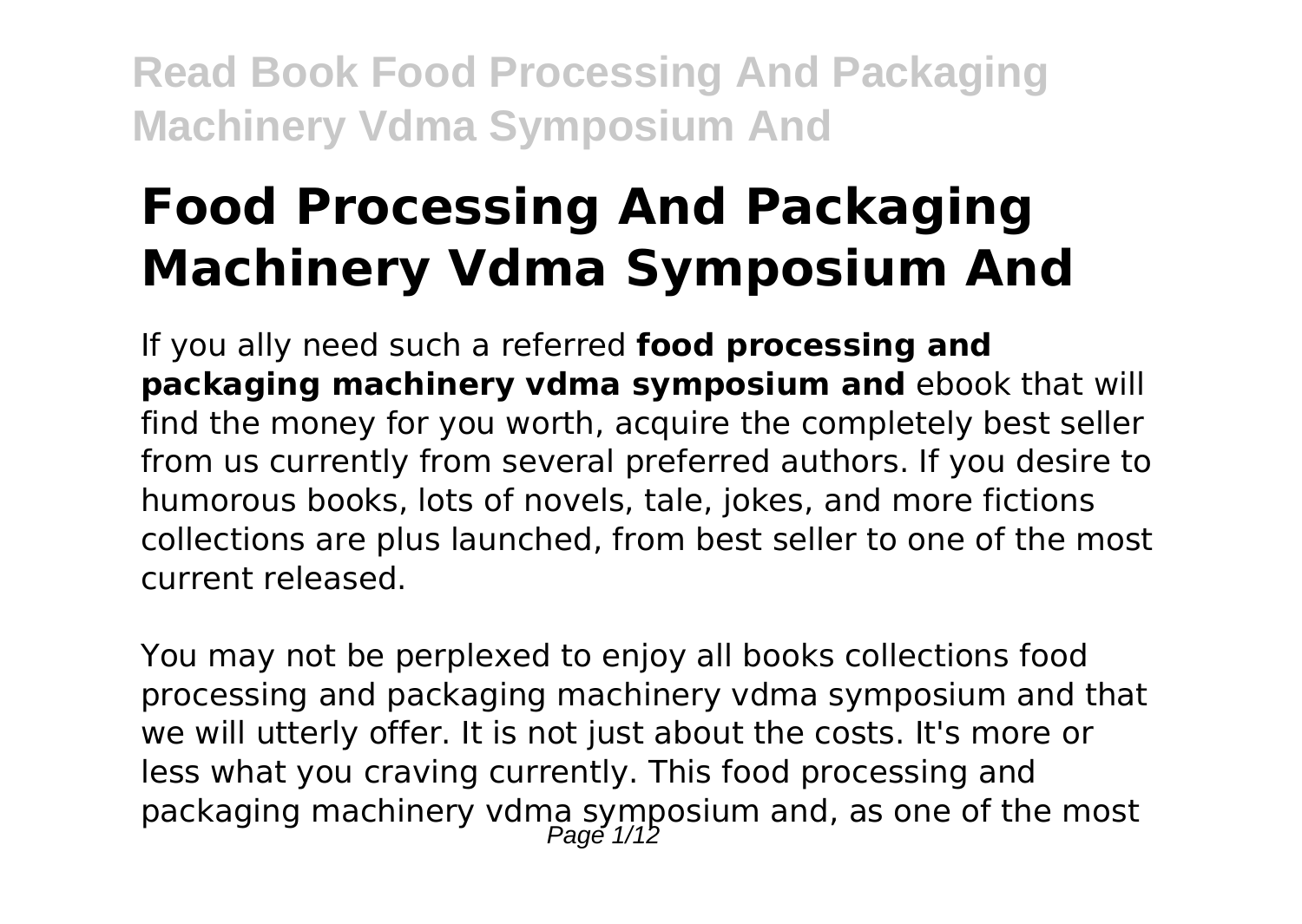dynamic sellers here will certainly be in the course of the best options to review.

is one of the publishing industry's leading distributors, providing a comprehensive and impressively high-quality range of fulfilment and print services, online book reading and download.

### **Food Processing And Packaging Machinery**

Grace Food Processing & Packaging Machinery produces Snacks, Poultry & Fish Feed and extruder, Kurkure manufacturing Extruder, Corn puff Extruder, Pasta Extruder, Vermicelli Extruder, Noodles Extruder, Macaroni Extruder, Fryums Extruder along with other accessory equipment required in Snacks Food production plant. Grace Food Processing & Packaging Machinery produces Tea Blending Machinery, along with Tea Packaging Machinery, Spice Packing Machinery, Ketchup Packaging Machines, Automatic  $\ldots$  Page 2/12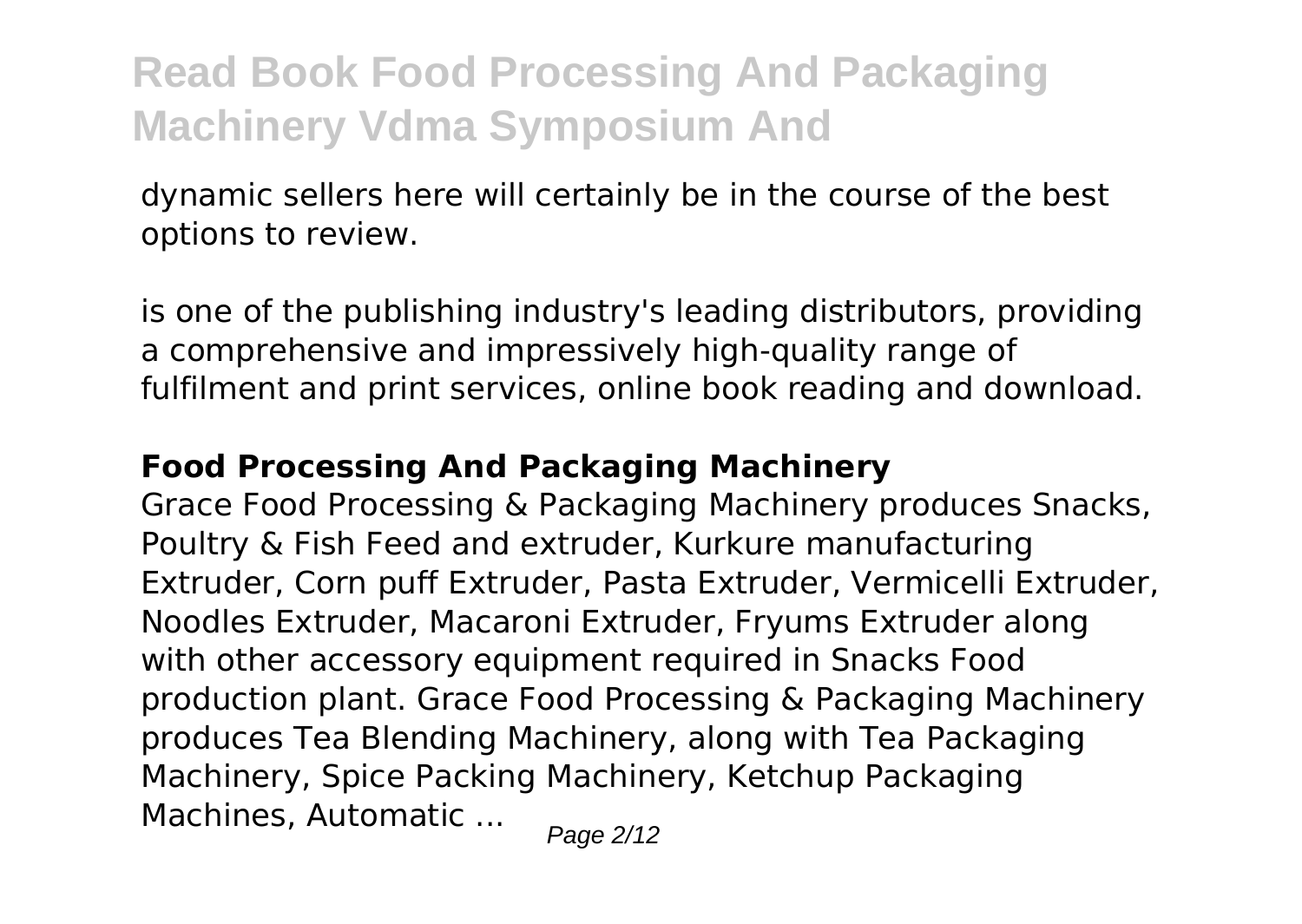### **Grace Food Processing & Packaging Machinery**

Home » Markets » Food Processing. Food Processing Packaging Solutions. As a food processor, you make a great product that you take great pride in. Your customers expect the best from you, and only high-performance packaging can keep your product safe and attractive to consumers.

**Packaging for Food Processing | Crawford Packaging** Regal Equipment, Inc., specializes in the sale of used and reconditioned food processing and packaging machinery. Contact us today to buy or sell your product. Regal Equipment buys and sells used food processing equipment for over 35 Years

### **All Used Food Processing Equipment and Packaging Categories**

Grace Food Processing & Packaging Machinery is a world-leading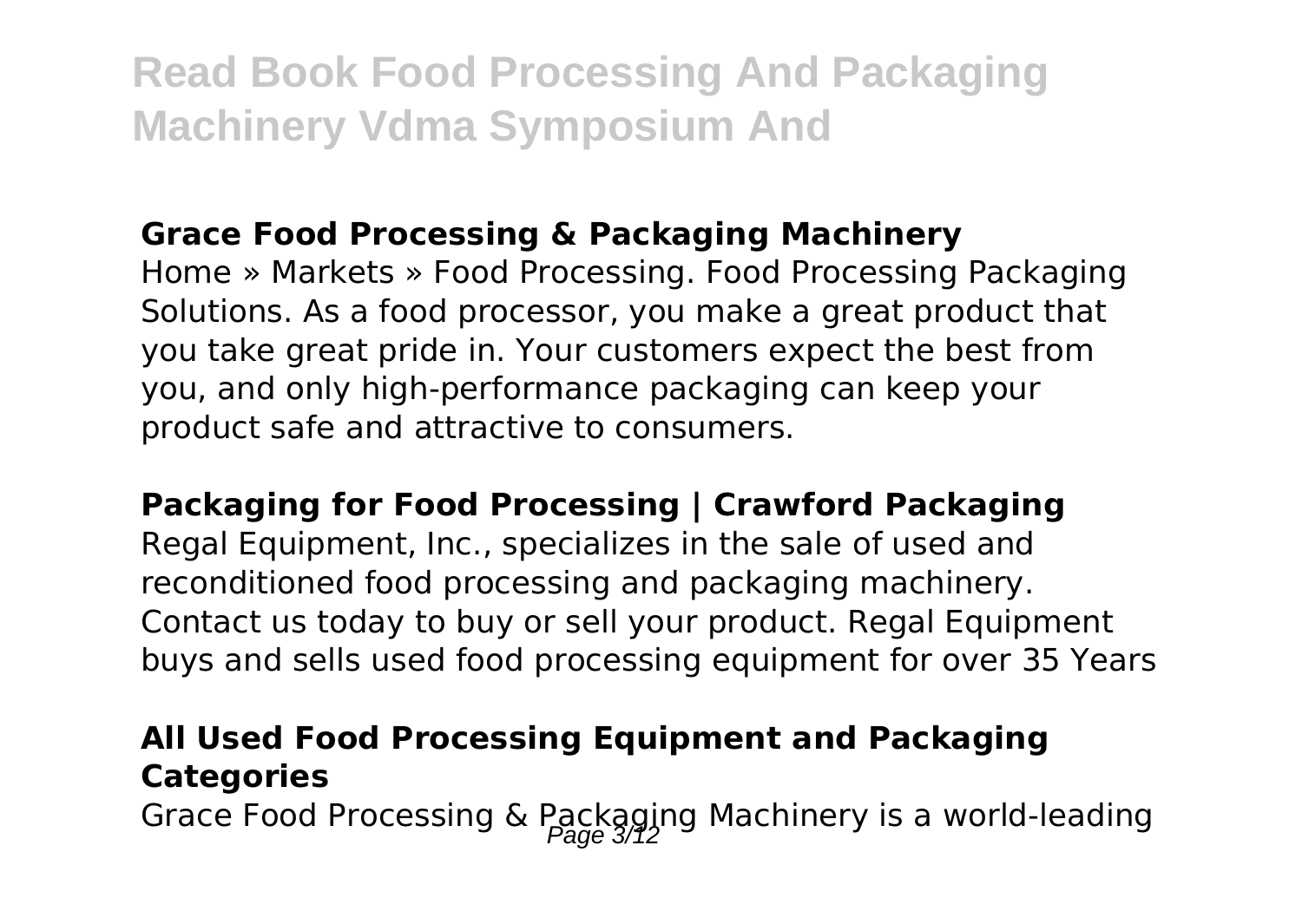snacks processing equipment manufacturer and exporter from India. Providing Food Processing Solutions and Packaging Solutions to our customers. Food Extrusion Technology, Baked Snacks Line, Fried Snacks Line, Seasoning System, Product Handling System and Packaging Machines.

#### **Grace Food Processing and Packaging Machinery – Snacks ...**

An illustration of a complete automated food processing system for jam production. Image Credit: Dukesn/Shutterstock.com. Food processing equipment is an umbrella term referring to the components, processing machines, and systems used to handle, prepare, cook, store, and package food and food products.Although this equipment is primarily aimed toward the transformation—i.e., increasing the ...

### **Overview of Food Processing, Equipment - Types ...**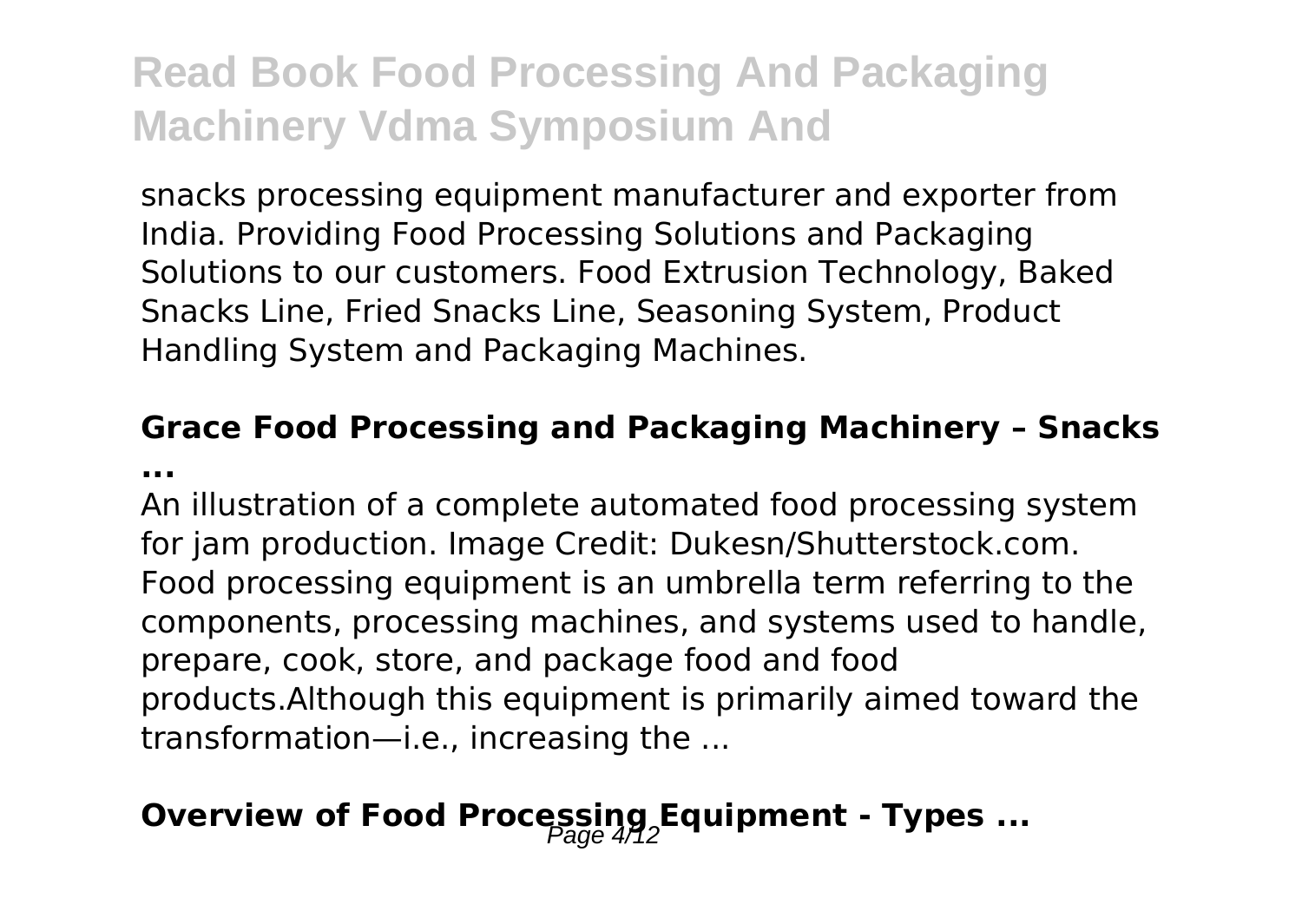Granules Packing Machines. Powder Packing Machines. Puff Snacks Food Extruder. Continuous Fryer Systems. Form Fill Seal Machines. Kurkure Extruder Machine. Fruit & Vegetable Processing Machine. Twin Screw Food Extruder Machine. Snacks Pellet Frying Line.

### **Grace Food Processing & Packaging Machinery - Manufacturer ...**

Standard-Knapp introduces the PikMore Uncaser, a continuous motion machine ideal for the wine and beverage industries. A sister machine to the PakMore case packer the PikMore works in reverse to remove empty glass bottles from their cases. The PikMore allows for expedited refilling and packaging ...

### **Packaging Machinery - Food Processing**

Wasindo Panca Mitra is an international trade and machineengineering company specialized in turnkey projects such Food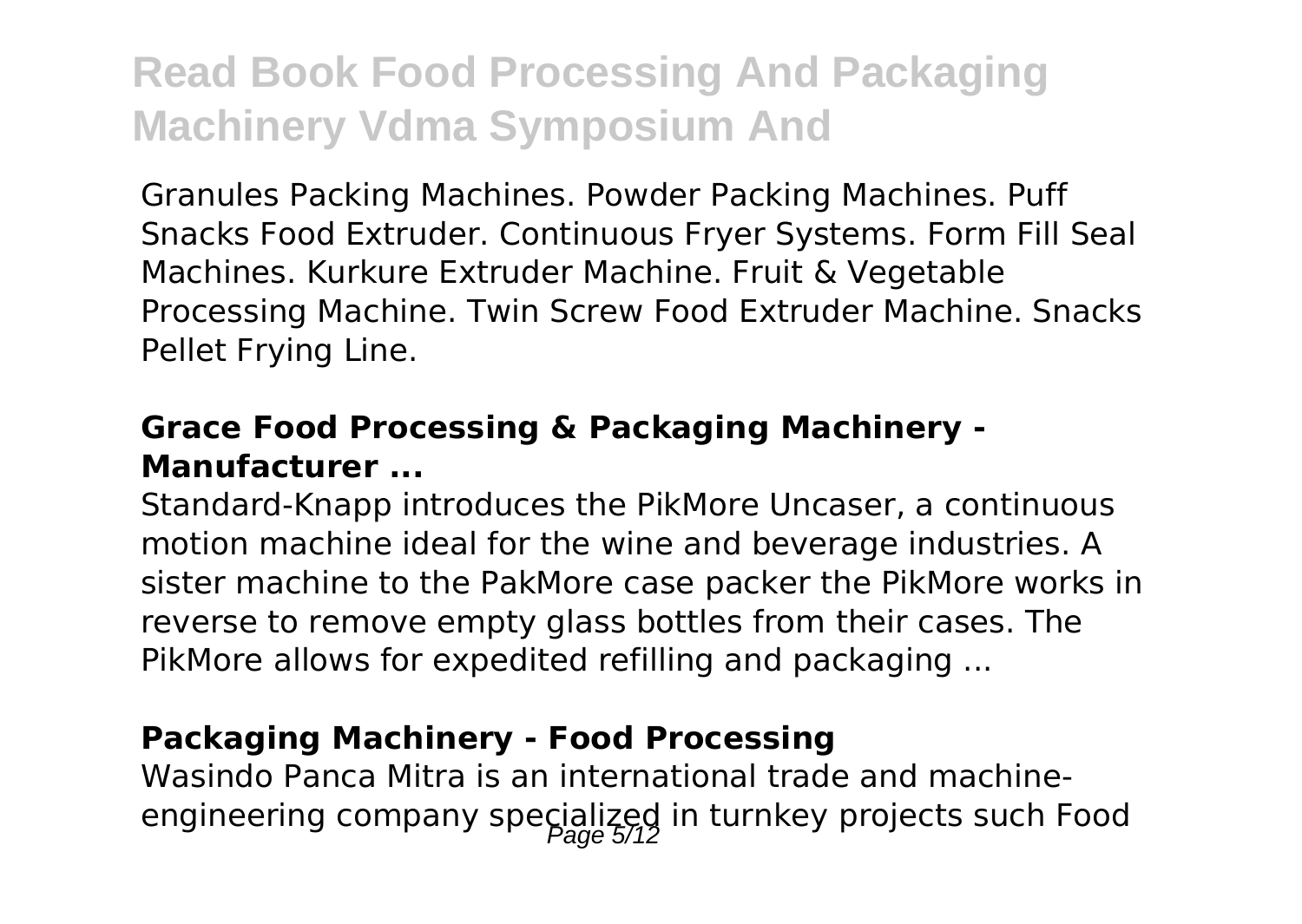Processing, Packaging, Coding, Inspect, Modular Conveyor, Cartooning, and Robotic System. Our company has been operating in Indonesia since 2006. Our experience in trading and machine engineering. 50

### **PT. WASINDO PANCA MITRA | Specialist Food Processing**

**...**

At Alard Equipment Company, we buy, sell, refurbish, recondition, and configure industrial food processing and packaging equipment and machinery, serving both domestic and international food processors. We inventory and rebuild a wide variety of equipment specificlly targeted to the food processing industry.

### **Used Food Processing and Packaging Equipment - ALARD**

**...**

HFM supply an extensive varied selection of new and used food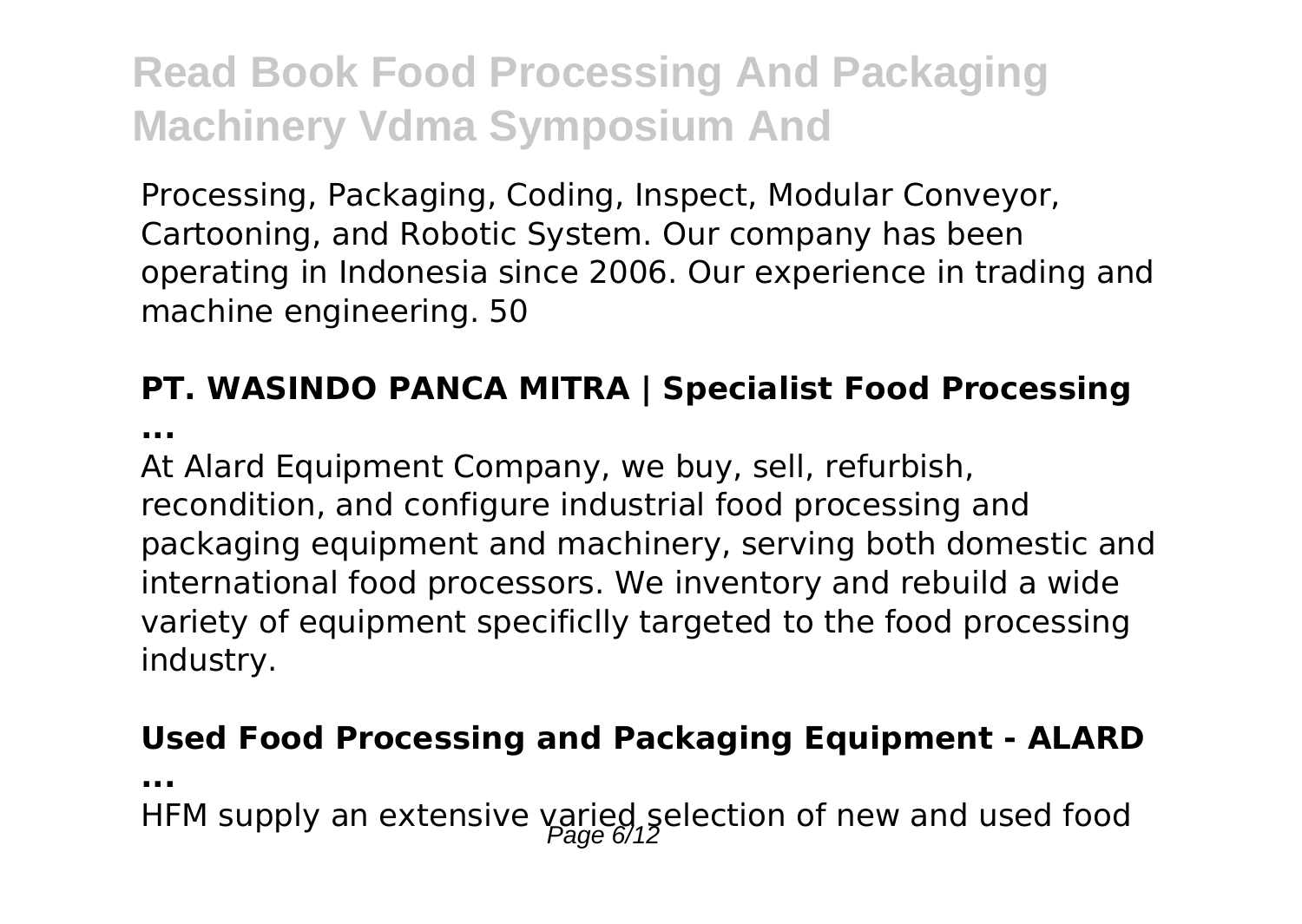processing and packaging machinery. We work closely with over 20 suppliers of new processing and packaging machinery, we also work with many used machinery dealers and suppliers worldwide in sourcing quality used equipment on behalf of customers. You will have peace of mind that when making your equipment purchase from HFM you will receive the right machine for your application.

### **New and Used Food Machinery | Packaging & Processing Equipment**

We're professional manufacturer of high quality drying machine and food processing machine Welcome Zhengzhou Great machinery Equipment Company is a integration of high-tec research, production, sales and service with total investment of 5 hundred million located in High-tec development zone in Zhengzhou city.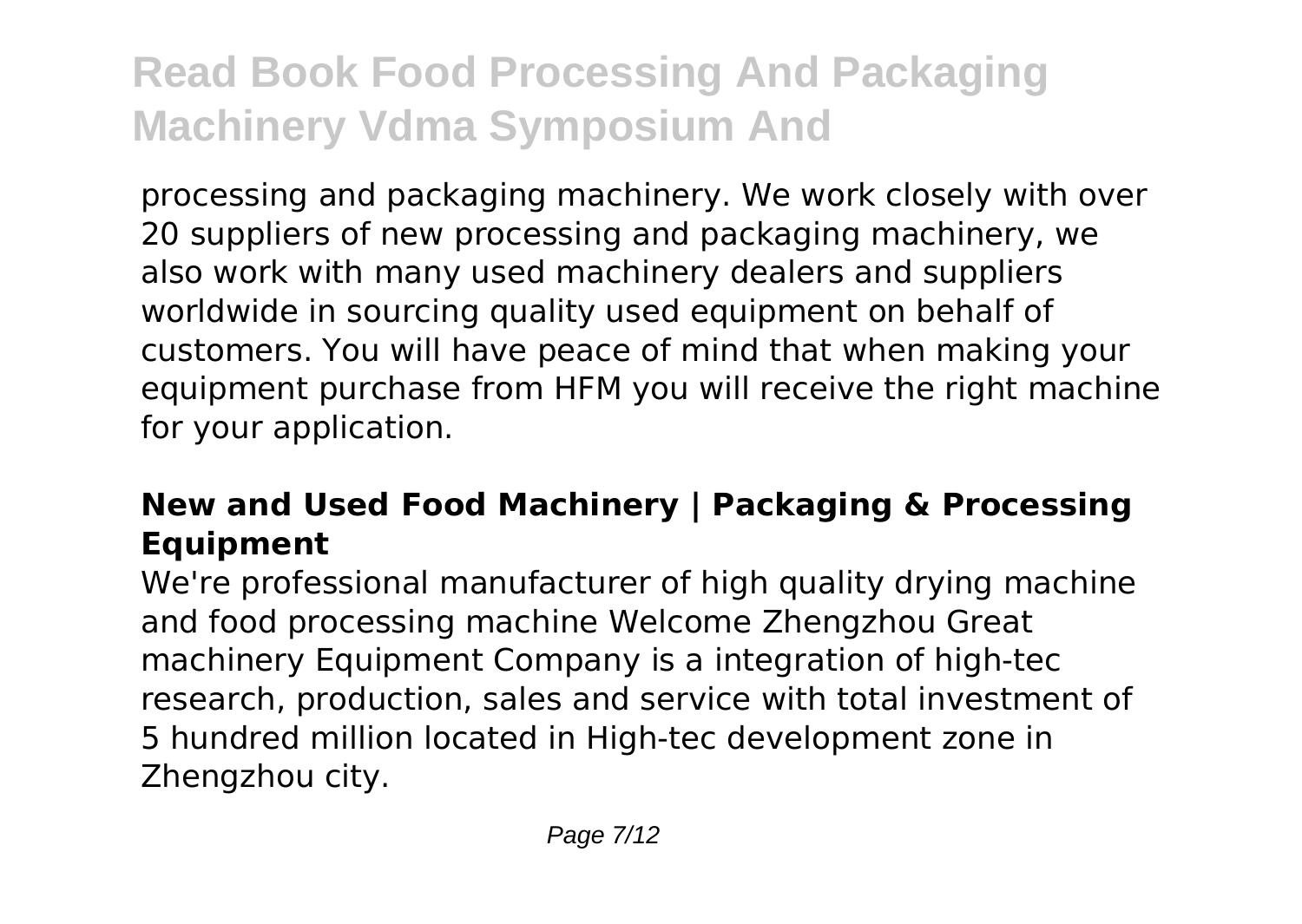### **Great Food Processing & Packaging Machinery**

Invicta provides custom packaging machinery solutions for food processors. Our industry-leading customer service and support means you'll avoid costly interruptions in production. Decades of research, development, and industry experience allow us to offer you machines that are designed and built by experts at the leading edge of food packaging.

### **Tray Sealer Machine | INVICTA Packaging Solutions**

Food Processing & Packaging Machinery Odtin Food Solution Pvt Ltd is a renowned organization engaged in manufacturing, supplying and exporting Food Processing & Packaging Machines, Heating Systems, Packaging Material, Industrial Plants, Food Dispensers, Ripening Chambers and Cold Storage .

### **Food Processing & Packaging Machinery | Manufacturer from ...** Page 8/12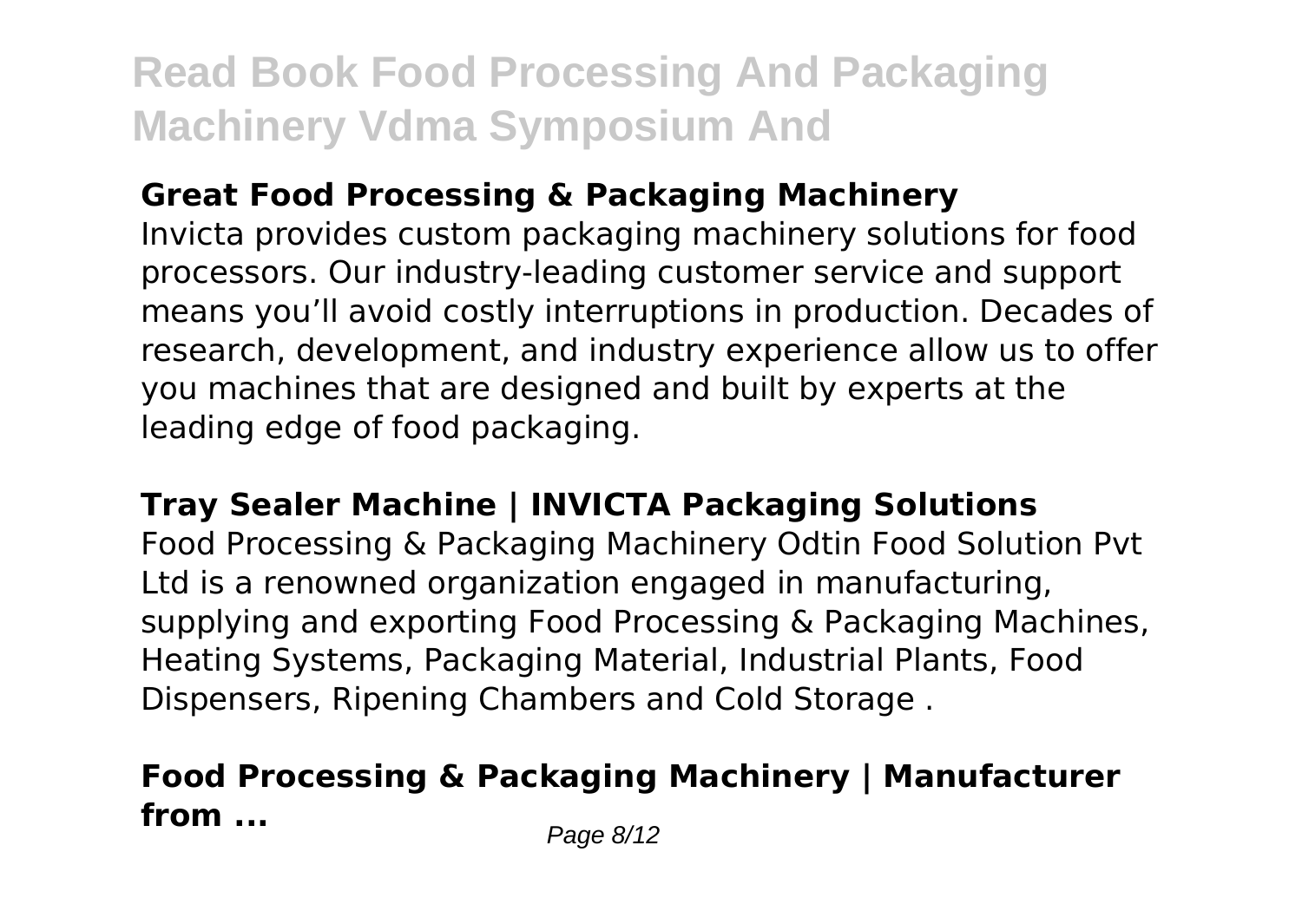The go-to information resource for packaging and food processing machine builders. OEM is. ProFood World PMMI Media Group's newest brand, edited for food and beverage processors. Readers will. Mundo PMMI The new Spanish-language brand from PMMI Media Group created for professionals who.

#### **Contact Us | PMMI**

Orbital Food Machinery also stocks a wide range of new food machinery including the ORBMIX brand of mixers, tumblers, flakers, lifting equipment and wash stations. Latest News Announcements From Orbital Food Machinery Follow 804 709 Easily the largest supplier of new and used food processing and packaging machinery.

### **New & Used Food Machinery Supplier | Orbital Food Machinery**

Morocco SIEMA Expo is a food processing, packaging, and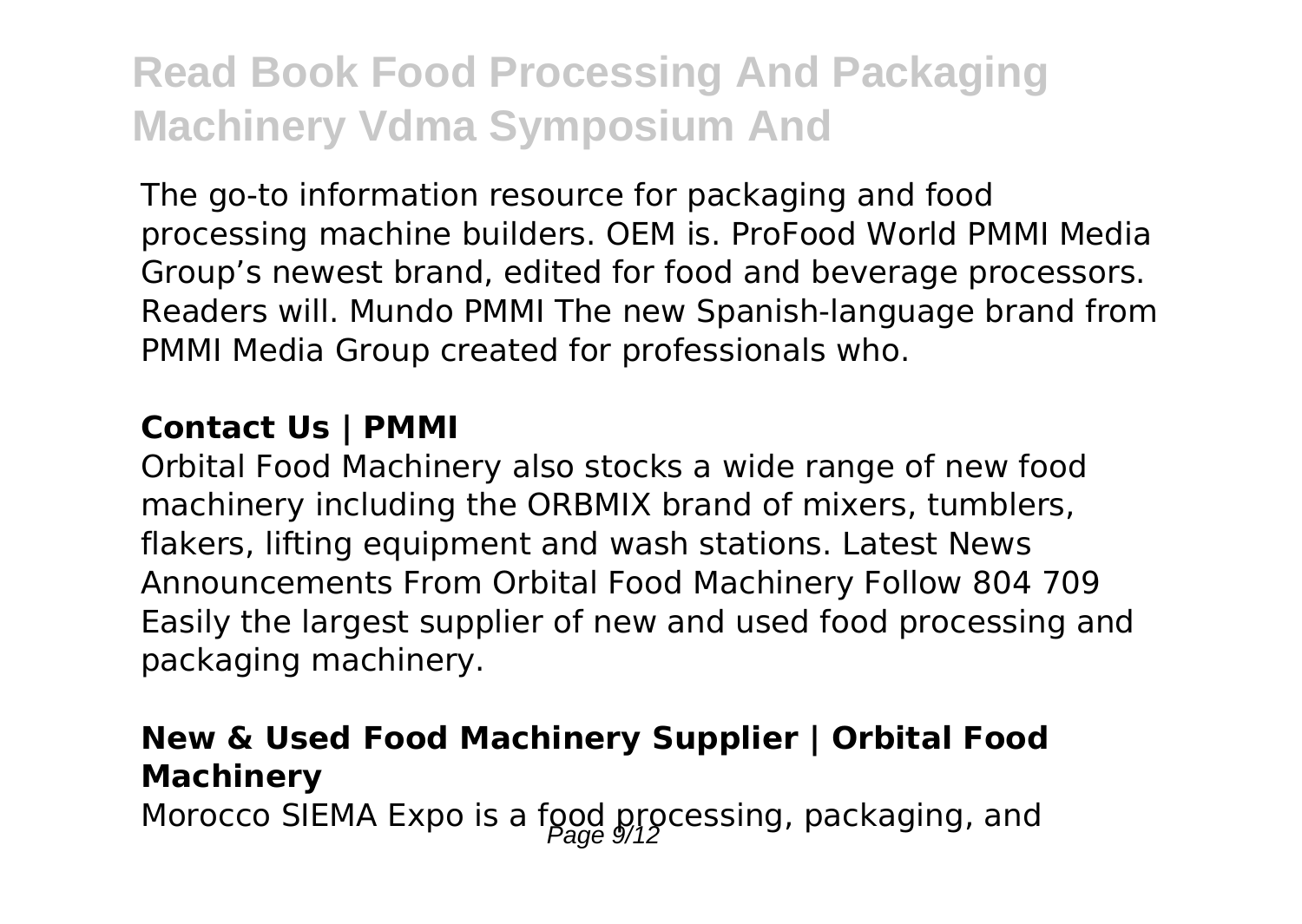machinery exhibition with international participants exhibiting a wide-ranging product line including food processing machines, food packaging machines, refrigeration technology products, food industries equipment, milling machinery, agricultural tractors, products and equipment, glass ...

**Food Industry Events & Trade Shows - Food Industry ...** Cover Story: Food Processors go green Read the Cover story: Food and Beverage Companies Go Green Sustainability is an important influencer in the decision-making process to purchase packaging machinery this year by 48.3 percent of respondent companies to a Purchasing Plans Study conducted by Arlington, Va.-based PMMI.

### **Packaging Machinery and Sustainability - Food Processing**

Food Processing & Packaging Machine. We are the renowned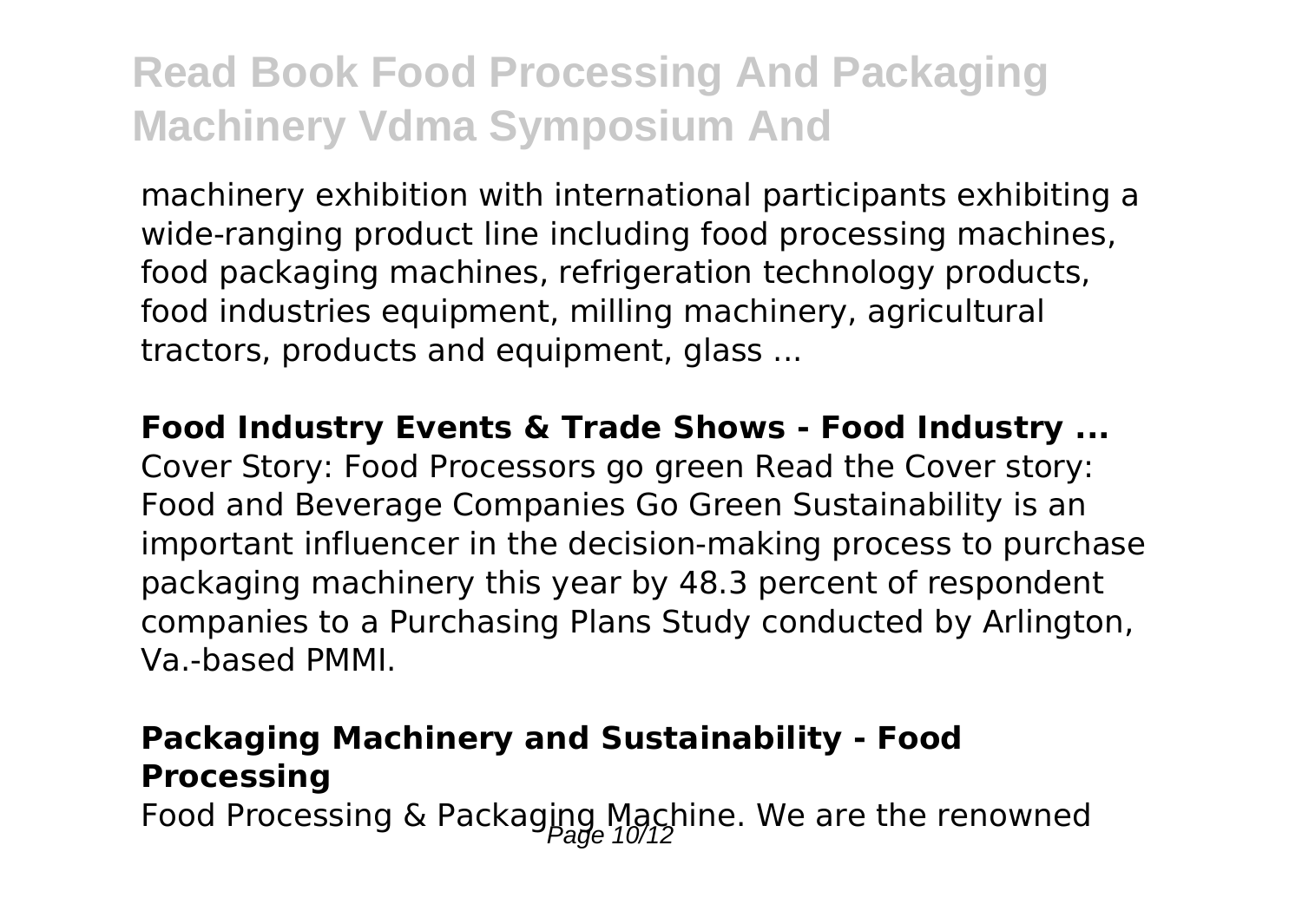manufacturer and supplier of a highly efficient array of Liquid Packaging Machine, Sealing Packaging Machine, Food Processing Machine and Granules Machine. These machines are manufactured using optimum quality components and innovative technology.

### **Food Processing & Packaging Machine | Manufacturer from Noida**

PROCESS EXPO, the global food equipment and technology show, ® represents the pinnacle of food technology bringing together the world's most successful food and beverage processors, packaging professionals, equipment manufacturers, and leaders in the field of academia. PROCESS EXPO is owned and organized by the Food Processing Suppliers Association (FPSA), a global trade association serving ...